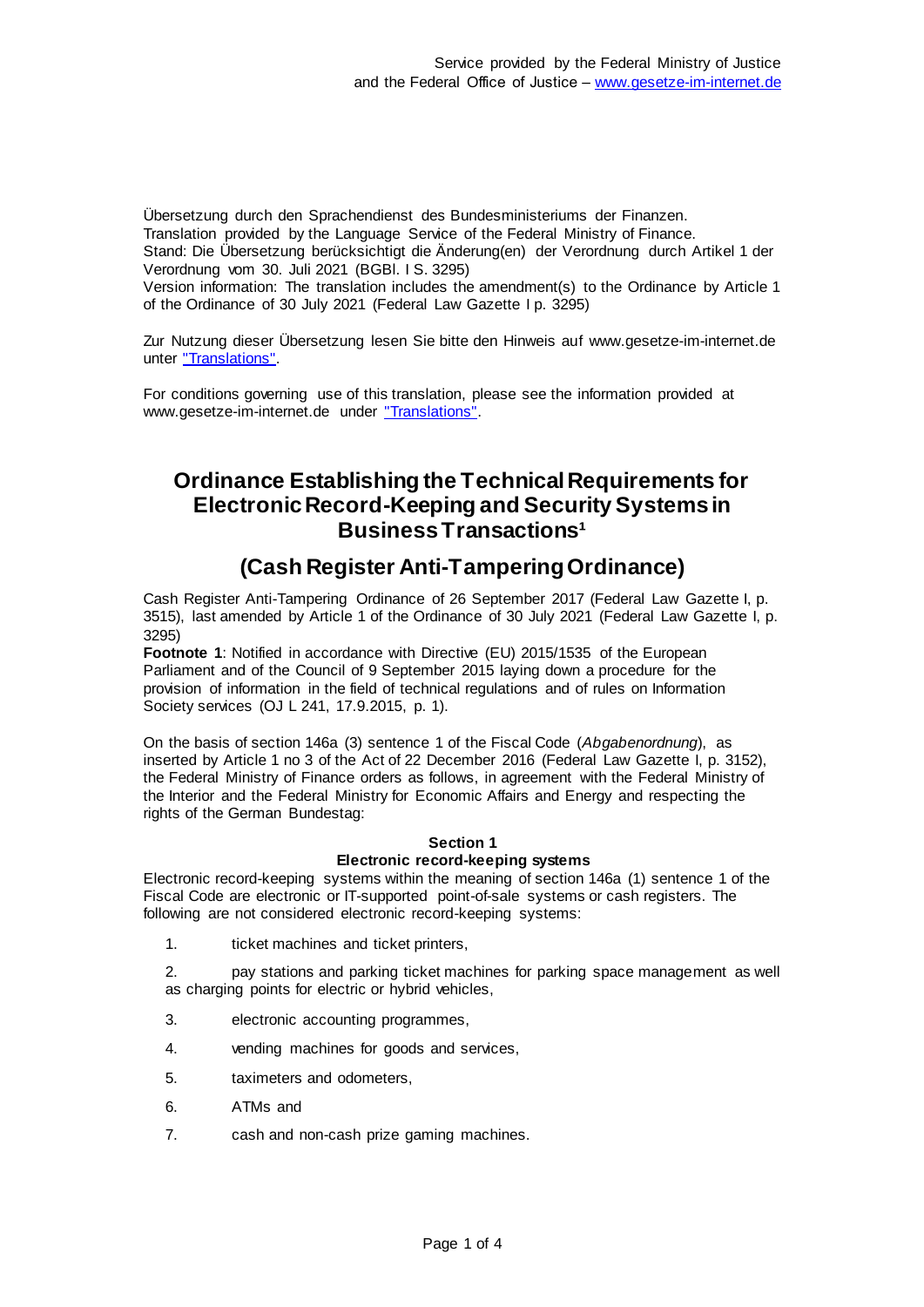### **Section 2 Logging of basic digital records**

Each time a business transaction or other process is to be recorded within the meaning of section 146a (1) sentence 1 of the Fiscal Code, an electronic record-keeping system must initiate a new transaction without delay. The transaction must contain the following:

- 1. the process start time,
- 2. a unique serial transaction number,
- 3. the process type,
- 4. the process data,
- 5. the payment type,
- 6. the process end time or process abort time,
- 7. a check sum and

8. the serial number of the electronic record-keeping system or the serial number of the security module.

The times specified in sentence 2 nos 1 and 6, the transaction number specified in sentence 2 no 2, and the check sum specified in sentence 2 no 7 must be established by the security module in a tamper-proof way. The transaction number must be constructed in such a way that any gaps in transaction records are detectable.

#### **Section 3 Storage of basic records**

(1) Ongoing business transactions or other processes within the meaning of section 146a (1) sentence 1 of the Fiscal Code must be stored on a non-volatile storage medium in a way that is complete, unmodified and tamper-proof.

(2) The stored business transactions or other processes within the meaning of section 146a (1) sentence 1 of the Fiscal Code must be concatenated as transactions in such a way that any gaps in the records are detectable.

(3) If the stored basic digital records are transferred, in whole or in part, from an electronic record-keeping system to an external electronic storage system, it must be ensured that the concatenation of all transactions in accordance with subsection (2) and compliance with the requirements for the standardised digital interface in accordance with section 4 are maintained.

(4) Compression of basic records in an electronic storage system is not permitted for the duration of storage in accordance with section 147 (3) of the Fiscal Code if this means readability cannot be guaranteed.

# **Section 4**

# **Standardised digital interface**

The standardised digital interface is a data set description for standardised data export from the storage medium in accordance with section 3 (1), from the connection to the electronic record-keeping system and from the electronic storage system, for transfer to the tax authority official tasked with the cash register inspection or field audit. It ensures a standardised structuring and description of the data to be recorded in accordance with section 146a (1) of the Fiscal Code in a data schema and data field description for logging in accordance with section 2 and storage in accordance with section 3. This applies regardless of the manufacturer software. The standardised digital interface for standardised export from the storage medium in accordance with section 3 (1) and the standardised digital interface for standardised export from the electronic record-keeping system can be created and published separately from each other.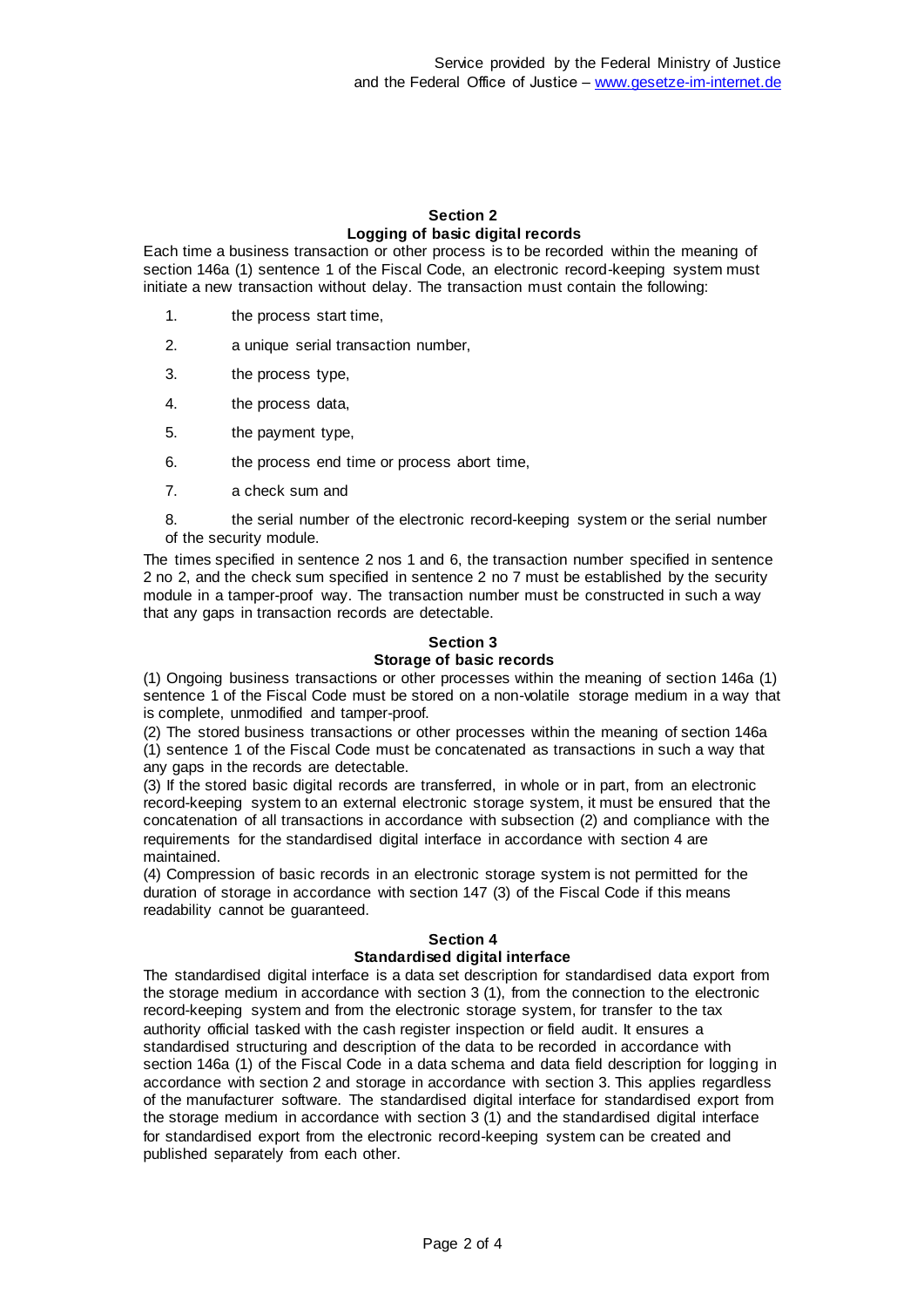### **Section 5 Technical security system requirements**

The Federal Office for Information Security, in consultation with the Federal Ministry of Finance, issues technical guidelines and protection profiles specifying the technical requirements for

1. the digital interface, insofar as these technical requirements relate to standardised export from the storage medium and the connection of the certified technical security system to the electronic record-keeping system,

2. the security module and

3. the storage medium.

The latest versions will be published in Part I of the Federal Tax Gazette and on the website of the Federal Office for Information Security.

### **Section 6 Requirements for receipts**

A receipt must include at least the following:

1. the full name and the full address of the supplier,

2. the receipt issue date and the process start time specified in section 2 sentence 2 no 1 and the process end time specified in section 2 sentence 2 no 6,

3. the quantity and type of items supplied or the scope and type of services provided,

4. the transaction number specified in section 2 sentence 2 no 2,

5. the total amount of the consideration and the applicable tax amount for the supply or service and the applicable tax rate or, in the case of a tax exemption, a note that the supply or service is tax-exempt and

6. the serial number of the electronic record-keeping system or the serial number of the security module.

The information specified in sentence 1 must be

1. readable for anyone without machine support or

2. readable using a QR code.

The QR code referred to in sentence 2 no 2 must comply with the digital interface of the revenue administration (DSFinV) that is required for the type of record-keeping system in question. The applicable version of the digital interface will be published on the website of the Federal Central Tax Office. A receipt may be issued in paper form or, with the permission of the recipient, electronically in a standardised data format.

#### **Section 7 Certification**

(1) Certification of technical security systems is subject to section 9 of the BSI Act<sup>2</sup> and to the BSI Certification and Recognition Ordinance<sup>3</sup> of 17 December 2014 (Federal Law Gazette I, p. 2231), as amended. Verification and assessment may also be conducted by expert bodies recognised by the BSI which are also accredited in accordance with Regulation (EC) No 765/2008 of the European Parliament and of the Council of 9 July 2008 setting out the requirements for accreditation and market surveillance relating to the marketing of products and repealing Regulation (EEC) No 339/93 (OJ L 218, 13.8.2008, p. 30), as amended.